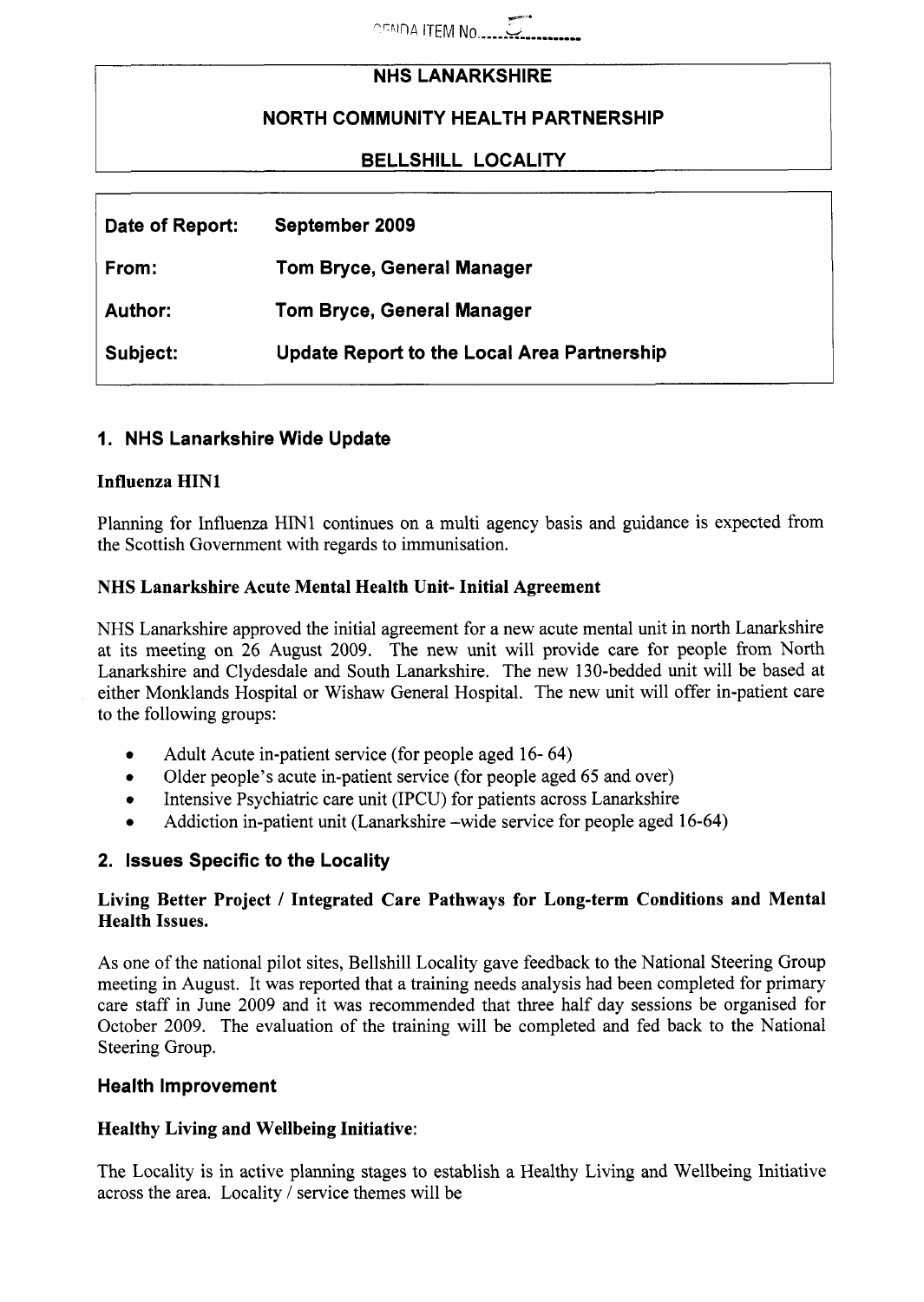- o Early Years / Children and Families
- o Youth Diversionary Activity
- o Promoting Positive Mental Health

With the overarching themes of Tackling Inequalities and Equality  $\&$  Diversity

A multi-agency parenting strategy is being prepared within North Lanarkshire and will be implemented as part of this initiative. Baby massage, weaning workshops, postnatal depression support group, Blue Light Disco and a children's healthy weight intervention are currently in place. A Healthy Living Initiative presentation was delivered to the partners on **15'h** September to give a background, overview and future plans. The HLI Steering Group is to be established following this meeting with representation from public, private and third sector organisations.

# **Performance Report Including Community Planning Indicators**

# **3. Updates Requested by the LAP**

### **Bowel Screening Programme**

Response to questions posed from the LAP meeting on 13 August 09:

1. Translations/Gaelic Language

NHS Health Scotland provides the resources for the programme as it is a national programme. Attached is the link to NHS Health Scotland which details which languages translated materials are available in (nine). There are other formats available aside from written leaflets and this includes Braille formats as well as a comprehensive chapter by chapter DVD of the process of bowel screening which should be available next month in a range of languages including British Sign Language. It is expected to be a very useful support to individuals who prefer a DVD format or who may have literacy issues. The core language lists are based on feedback from NHS Boards and are the most commonly requested. Resources are concentrated on where there are barriers to understanding the English written version.

The resources are not available in Gaelic as this is not one of the core languages which NHS Scotland routinely translates into.

For languages which are not routinely available requests can be made to NHS Health Scotland around specific languages or alternatively use can be made of an interpreter.

[http://www.](http://www)healthscotland.com/topics/health/screening/bowel.aspx

*2.* Family History

Most bowel cancer (75%) is sporadic but about **25%** can be due to family history, common exposures or a combination of both.

Familial or "a family history" of bowel (colorectal) cancer is something which needs to be followed up and if individuals have concerns that they have a strong family history of bowel cancer, they should discuss this with their own doctor. This attached link may be useful.

[http://www.cancer,](http://www.cancer) **gov/cancertopics/pdq/genetics/colorectal/HealthProfessional/pa~e2**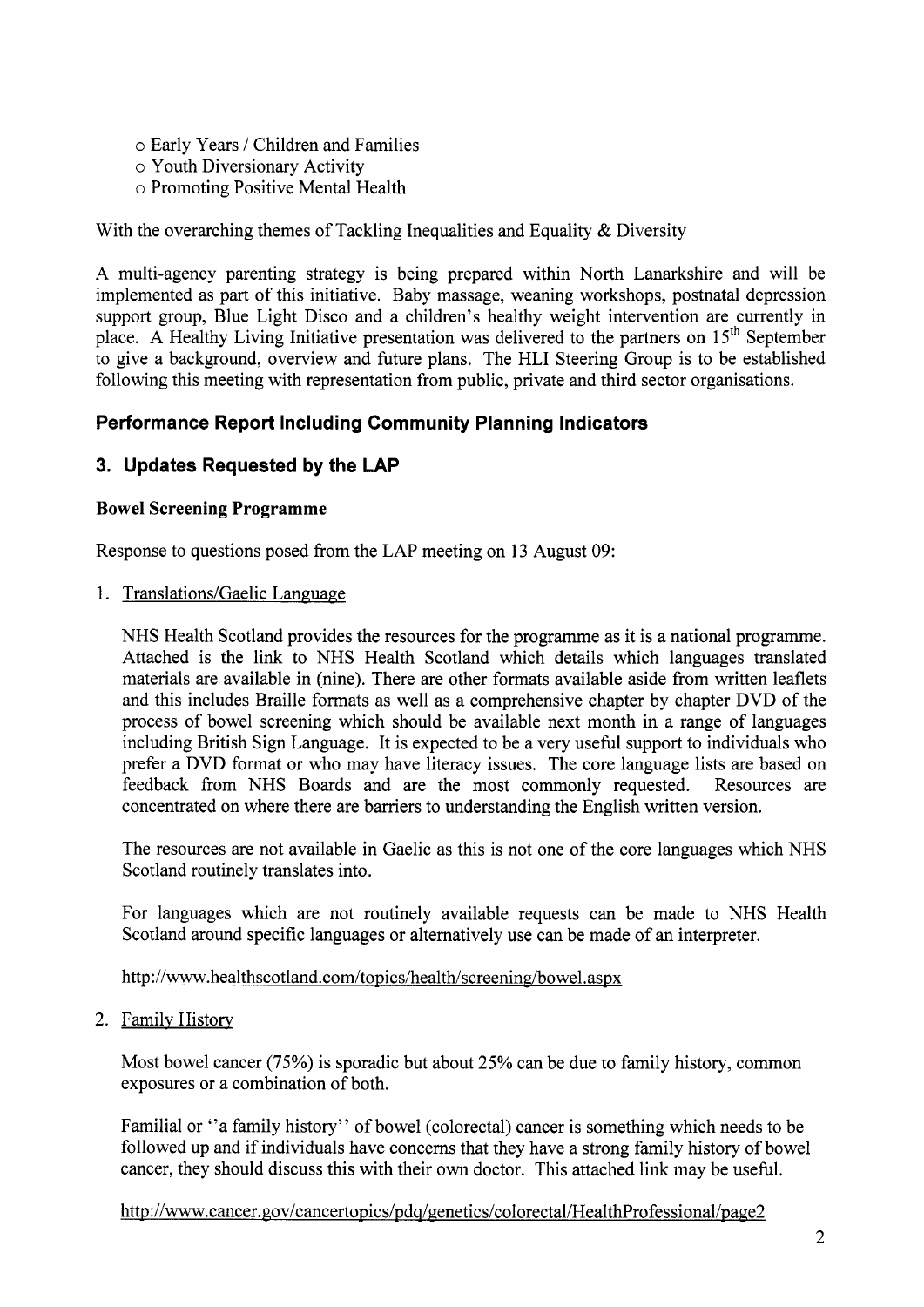### 3. Survival rates from ISD website

ISD website presents an analysis of patients with cancer diagnosed between the years of 1980 and 2004, and consists of approximately 275,000 male and 265,000 female cases.

#### **Current findings, 2000-2004**

Five year relative survival from the most common cancers, for the period 2000-2004:

- *0*  cancers of the lung, including trachea and bronchus: *7%* for males, 8% for females
- cancer of the female breast : 84%  $\bullet$
- *0*  **colorectal cancer: 55% for males and 54% for females**
- prostate cancer: 80%  $\bullet$

### **Trends from 1980-1984 to 2000-2004**

Survival has generally increased for almost all cancers.

3. False Negatives

Screening programmes must be able to demonstrate, at a population level, benefit in terms of lives saved or disease prevented. Screening programmes are initiated where it is possible to detect diseases at an early stage and BEFORE symptoms occur. The programme will save around 150 lives every year in Scotland.

It is recognised that false negatives and false positives can occur in a screening programme as screening tests are not diagnostic tests. Screening tests do however provide a safe, quick, easy and cheap way to separate the population you are interested in into a group at higher risk of the disease you are interested in and a group who are at lower risk.

This means that we can then focus on further investigating individuals who fall into the higher risk group. We know that the bowel screening programme will pick up about 70% of bowel cancers present at any given time. That means it will miss around 30% of cancers which are present. This group is referred to as the 'false negatives'.

Continuing to take part in the programme every 2 years while an individual is in the eligible age range is the best way of maximising the opportunity to detect all cancers at an early stage; the probability being that if you are a false negative in one round, you are likely to be picked up in the next round which is still likely to be earlier in disease process than if you had waited until you developed symptoms.

With programmes like bowel screening and breast screening, it is intended that individuals take part every 2 years for bowel screening and every 3 years for breast screening while they are in the eligible age range which is based on the age range in which the screening test will pick up most cancers.

On average about 1 in 50 people who do the test will screen 'positive' and be referred for colonoscopy. Of these individuals referred for colonoscopy about 1 in 10 will be found to have a bowel cancer.